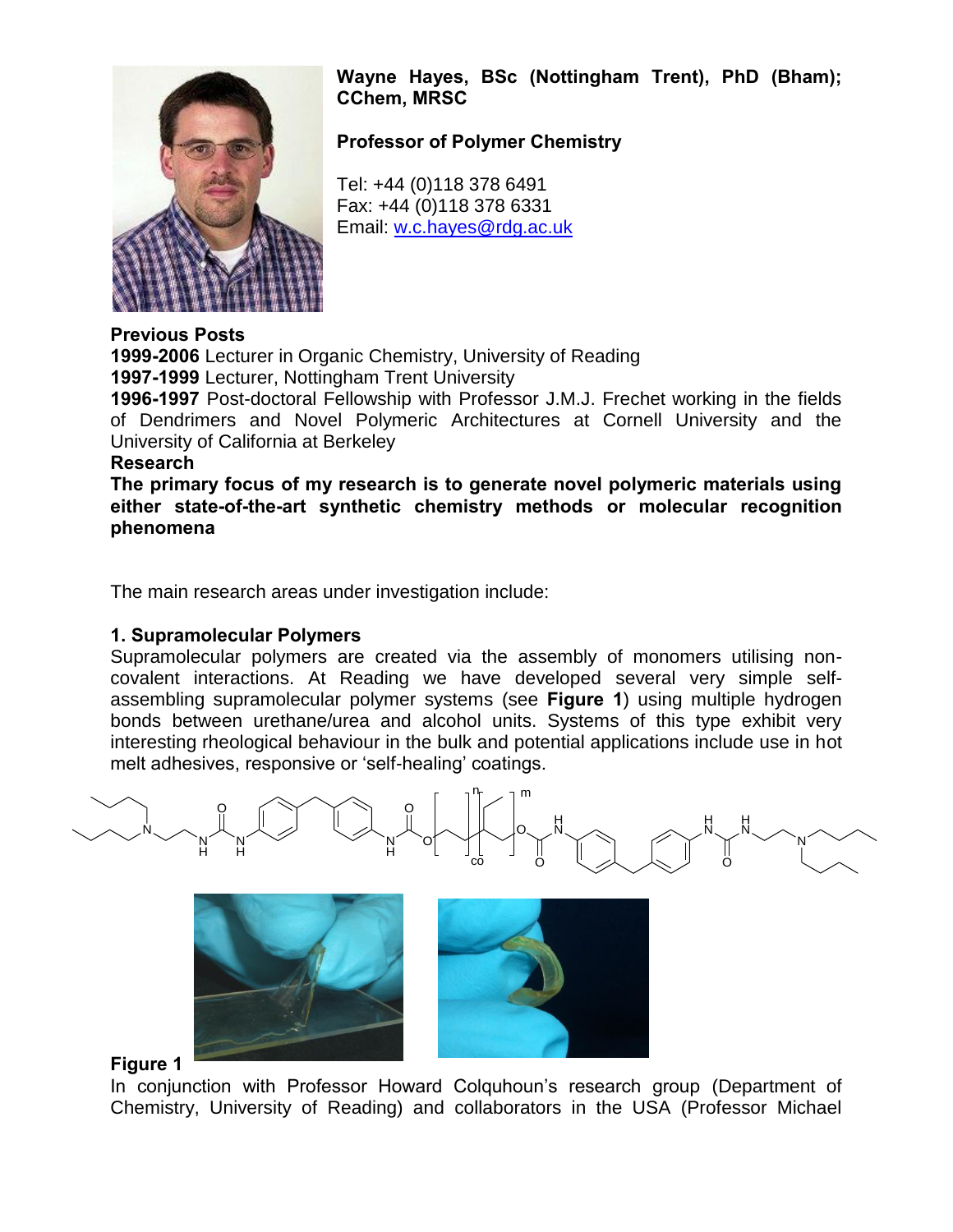Mackay, University of Delaware and Professor Stuart Rowan, Case Western Reserve University) we have successfully designed and created a very dramatic supramolecular polymer blend system (**Figure 2**) that is capable being healed when exposed to moderate temperatures. Indeed, this supramolecular polymer blend recovers its physical and mechanical properties after thermal repair of a damaged site. The supramolecular interactions that enable the low molecular weight polymeric components to assemble (and dissemble during thermal healing) are weak  $\pi$ - $\pi$  stacking interactions between aromatic  $\pi$ -electron rich chain ends of polyamides and chain-folding sequences of  $\pi$ electron deficient polyaromatic imides. The resultant supramolecular polymer blend is deep red in colour which indicates strong interactions between these key recognition units. Environmental scanning electron microscopy (carried out at the University's Centre for Advanced Microscopy) revealed how a damaged site could be repaired rapidly when the temperature was increased above 50 ºC (**Figure 2**).



**Figure 2** Top: Self-supporting and flexible healable film of the healable supramolecular polymer blend; Bottom: False-colour ESEM images  $(x, 200)$  demonstrating the homogeneity and healing characteristics of the supramolecular polymer system (left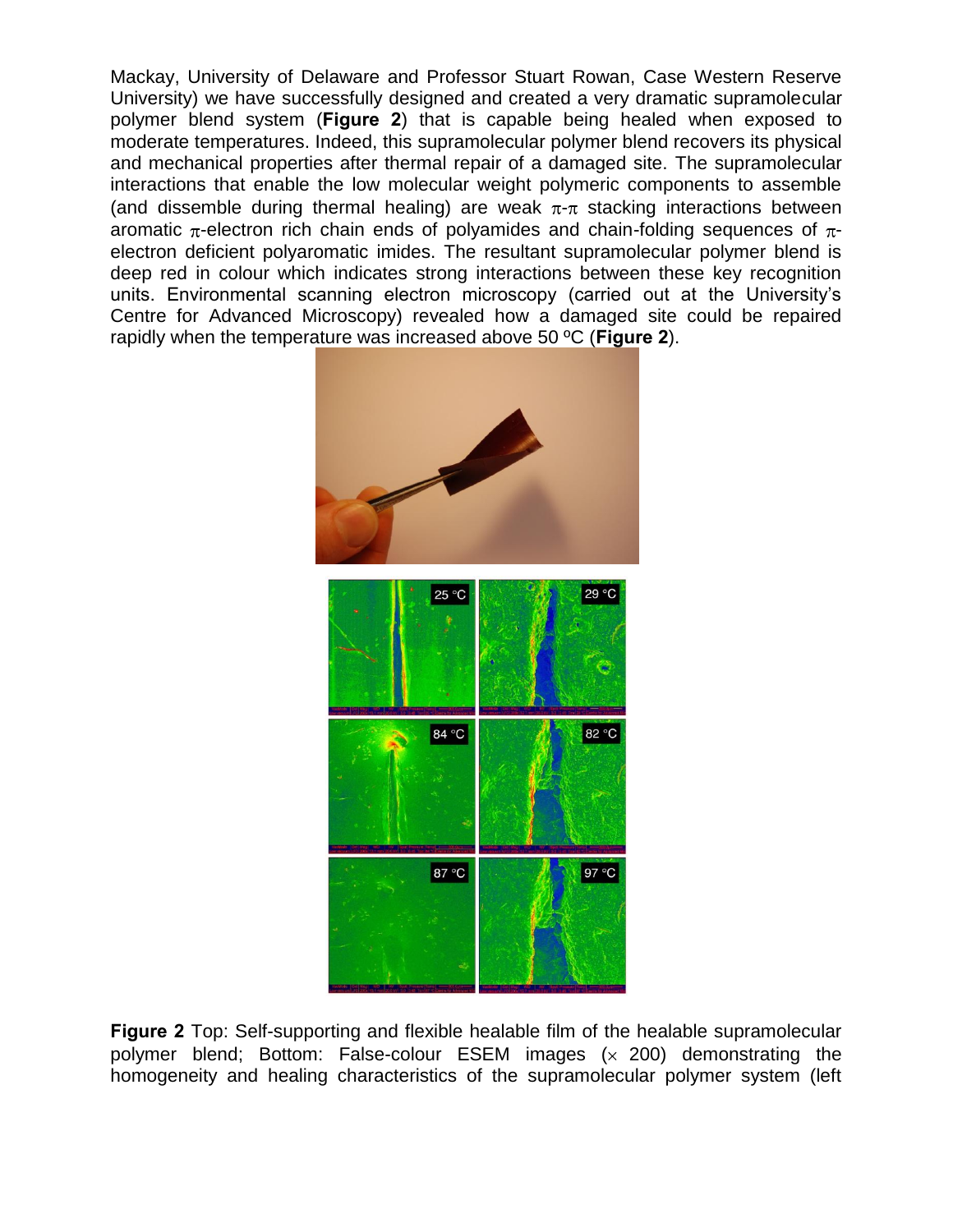hand column), and the absence of such characteristics for the phase-separated control material (right hand column) The heating rate was 5 °C min<sup>-1</sup>.

## **References:**

Thermally Responsive Elastomeric Supramolecular Polymers Featuring Flexible Aliphatic Hydrogen Bonding End-Groups, P Woodward, D Hermida Merino, I W Hamley, A T Slark and **W Hayes**, *Aus. J. Chem.*, **2009**, *62*, 790–793.

Facile bisurethane supramolecular polymers containing flexible alicyclic receptor units, P Woodward, A Clarke, B W Greenland, D Hermida Merino, L Yates, A T Slark, J F Miravet and **W Hayes**, *Soft Matter*, **2009**, *5*, 2000–2010.

'Novel material forming supramolecular structures, process and uses'*,* W. Hayes, P.J. Woodward, A. Clarke, A.T. Slark, EU Patent, **2007**, EP1792925.

A novel self-healing supramolecular polymer system, S Burattini, H M Colquhoun, B W Greenland and **W Hayes**, *Faraday Transactions*, **2009**, In the press, **DOI:** [10.1039/b900859d.](http://www.rsc.org/Publishing/Journals/FD/article.asp?doi=b900859d)

A Self-Repairing, Supramolecular Polymer System: Healability as a Consequence of Donor-Acceptor  $\pi-\pi$ -Stacking Interactions, S Burattini, H M Colguhoun, J D. Fox, D Friedmann, B W. Greenland, P J F Harris, **W Hayes**, M E Mackay and S J Rowan, *Chem. Commun.*, **2009**, in the press.

# **2. Polymer Synthesis using Photochemistry**

At Reading we have developed very efficient photochemically driven carbene insertion chemistries to generate hyperbranched polymers, new surface coating technologies and cross-linked polymer gel networks (see **Scheme 1** and **Figure 3**). The chemistries involved are based upon diazirines – very stable, yet highly strained unsaturated threemembered heterocycles. Upon appropriate photochemical activation, these species liberated highly reactive carbenes that can insert into virtually any chemical bond.



## **Scheme 1**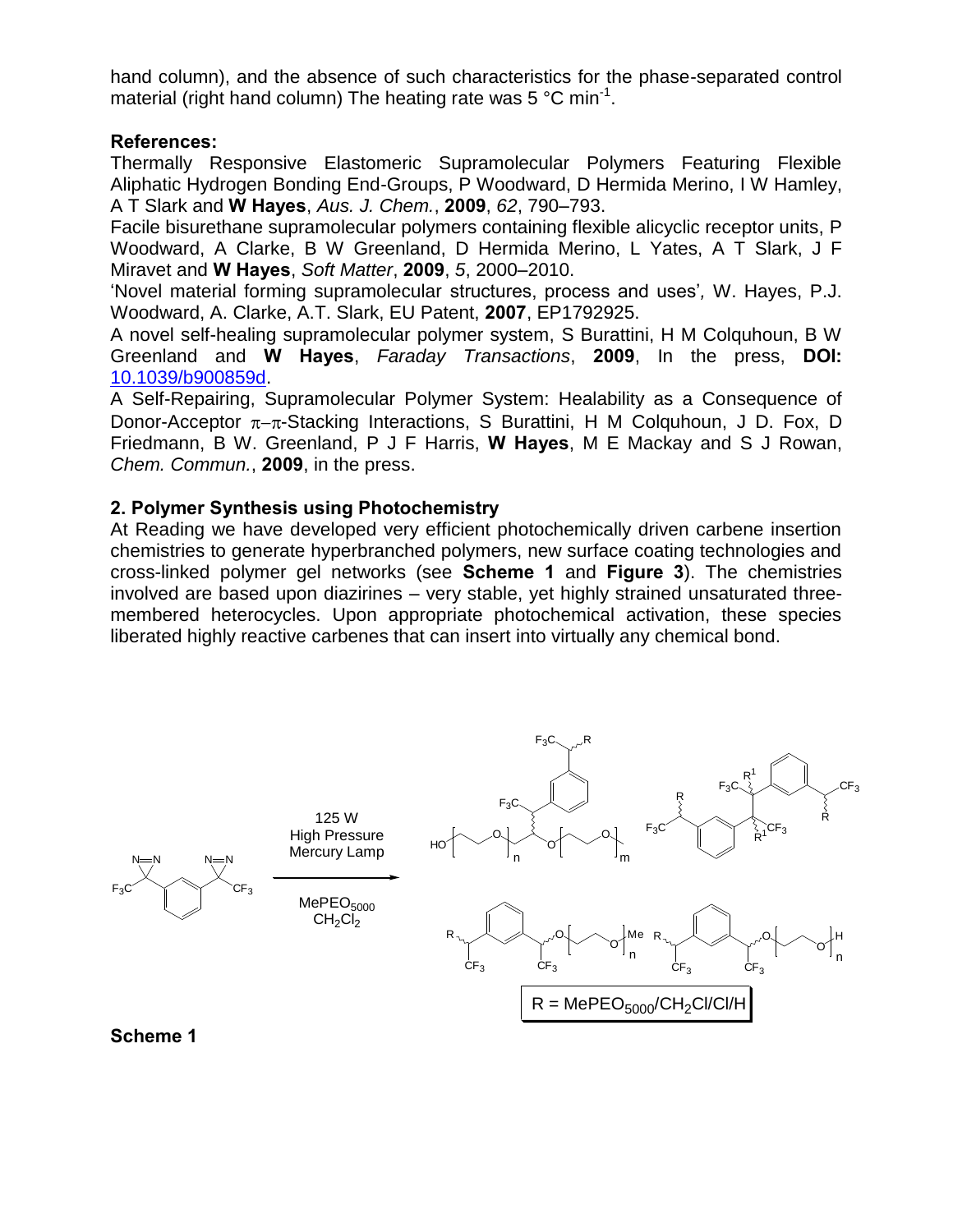

**Figure 3** Solid gel (100 mg) obtained at a Diazirine:MePEO<sub>5000</sub> mole ratio of 2:1 and gel swollen in THF (125 mg mL<sup>-1</sup>), dimethylformamide (125 mg mL<sup>-1</sup>), water (110 mg mL<sup>-1</sup>) and dichloromethane (90 mg mL $^{-1}$ )

## **References:**

A Carbene Insertion Approach to Hyperbranched Poly(aryl amine)s, A Blencowe, K Cosstick, W Fagour and **W Hayes**, *Organic and Biomolecular Chemistry*, **2008**, 6, 2327- 2333.

A carbene insertion approach to functionalised poly(ethylene oxide)-based gels, A Blencowe, C Blencowe, K Cosstick and **W Hayes**, *Reactive and Functional Polymers*, **2008**, *68*, 868-875.

Synthesis of Hyperbranched Poly(aryl ether)s via Carbene Insertion Processes, A Blencowe, N Caiulo, K Cosstick, W Fagour, P Heath and **W Hayes**, *Macromolecules*, **2007**, *40*, 939-949.

Surface modification of Nylon 6,6 using a carbene insertion approach, A Blencowe, K Cosstick and **W Hayes**, *New J. Chem.*, **2006**, *1*, 53-58.

Development and Application of Diazirines in Biological and Synthetic Macromolecular Systems, A Blencowe and **W Hayes**, *Soft Matter*, **2005**, *1*, 178-205.

## **3. Dendrimers and Hyperbranched Polymeric Materials**

A synthetic programme investigating novel hyperbranched polymer architectures (including dendrimers) has been established at Reading and is targeting the development of novel materials in several areas, notably in the fields of novel coatings and drug delivery systems. Support for these activities has been received from EPSRC, DuPont, Unilever and more recently from ICI. In addition, research in this field has led to the generation of new hyperbranched oxidation catalysts, synthesis of polyamide fragrance release systems (see **Figure 4**), the development of responsive fluorescent polyamide dendrimers and the creation of hyperbranched polyesters featuring rigid acetylene units.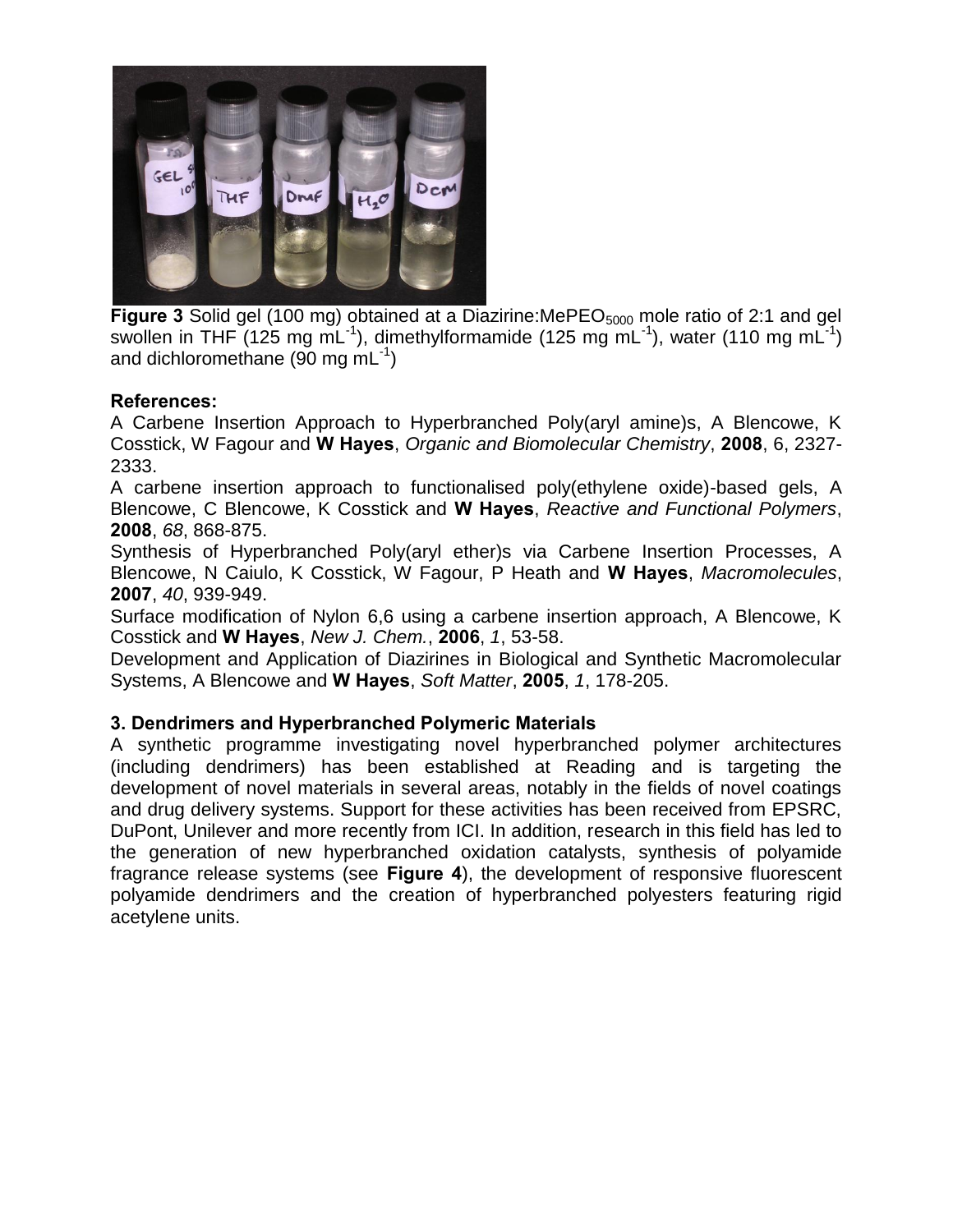

# **Figure 4**

#### **References:**

Fragrance release from the surface of branched poly(amide)s, F Aulenta, M G B Drew, A Foster, **W Hayes**, S Rannard, D W Thornthwaite, and T G A Youngs, *Molecules*, **2005**, *10*, 81-97.

Synthesis and characterisation of fluorescent poly(aromatic amide) dendrimers, F Aulenta, M G B Drew, A Foster, **W Hayes**, S Rannard, D W Thornthwaite, D R Worrall and T G A Youngs, *J. Org. Chem.*, **2005**, *70*, 63-78.

Utilisation of Dendritic Architectures in Molecular Recognition and Self-assembly Processes, C R Yates and **W Hayes**, *Mini Reviews in Organic Synthesis*, **2005**, *2*, 1-22.

Poly(ethylene glycol)-supported nitroxyls: branched catalysts for the selective oxidation of alcohols, P Ferreira, E Phillips, D Rippon*,* S C Tsang and **W Hayes**, *J. Org. Chem.*, **2004**, *69*, 6851-6859.

Synthesis and Properties of Chiral Polyaromatic Dendrimers, B Romagnoli, I van Baal, L M Harwood, D W Price and **W Hayes**, *Eur. J. Org. Chem.*, **2004**, 4148-4157.

Synthesis and Applications of Hyperbranched Polymers, C R Yates and **W Hayes**, *Eur. Polym. J*., **2004**, *40*, 1257-1281.

Synthesis and Characterisation of Hyperbranched Polyesters incorporating the  $AB<sub>2</sub>$ monomer 3,5-bis(3-hydroxylprop-1-ynyl)benzoic acid, A Blencowe, L Davidson and **W Hayes**, *Eur. Polym. J*., *Eur. Polym. J*., **2003**, *39*, 1955-1963.

One-pot synthesis of multivalent arrays of mannose mono- and disaccharides, **W Hayes**, H M I Osborn, S D Osborne, R A Rastall and B Romagnoli, *Tetrahedron*, **2003**, *59*, 7983-7996.

Synthesis of Polyaromatic Dendrimers Possessing a Repetitive Amide-Ester Coupling Sequence, B Romagnoli, P R Ashton, L M Harwood D Philp, D W Price, M H Smith and **W Hayes**, *Tetrahedron*, **2003**, *59*, 3975-3988.

Dendrimers: A new class of nanoscopic containers and delivery devices, F Aulenta, S. Rannard and **W Hayes**, *Eur. Polym. J*., **2003**, *39*, 1741-1771.

## **4. Polymer Synthesis using Cycloaddition Chemistries**